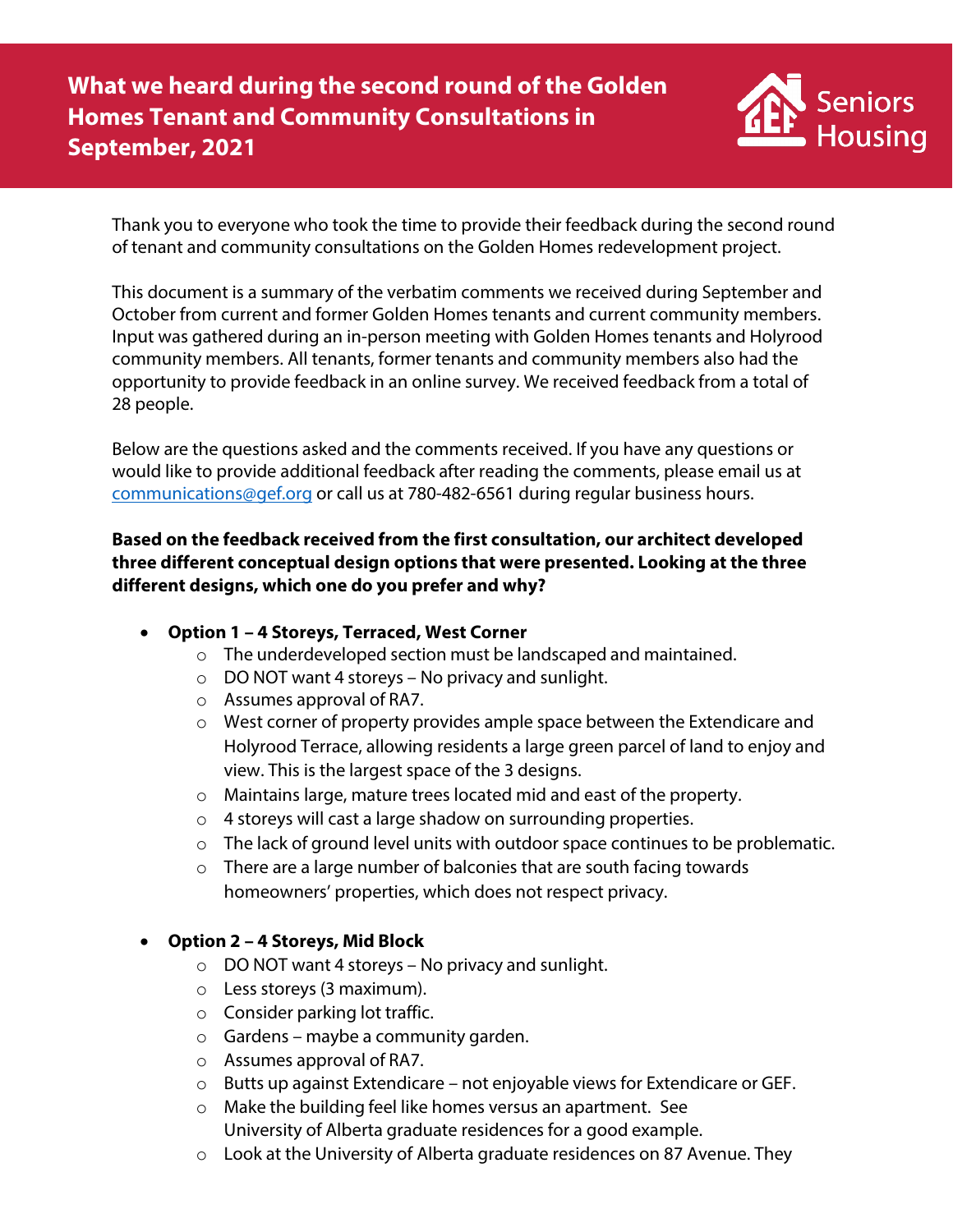look like town homes but they are apartments. Very active street feeling – door on north and south side, make it feel like townhomes on all sides of the building and include multiple entry points.

- o Protect an equivalent amount of green space.
- o Accessing the alley from 81 Street is hard because there is a blind spot. The alley is narrow and full of holes.
- o Please set back from the sidewalk and use a staged building (one storey at the street and then staged up to 2-4 storeys behind).
- o My primary reason for choosing this option is that it leaves the largest amount of green space for residents to enjoy, something which both GEF residents and neighbourhood feedback indicated was very, very important. I am aware that this is a two-phase development, but since we were advised that funding for that phase has not yet begun and could take a number of years, it would seem quite reasonable that the undeveloped space could be enjoyed for that period of time by those living there.
- $\circ$  Mid block is very close to the Extendicare home, which has windows facing west. This blocks their views and is not conducive to the residents in Extendicare, nor in the proposed Holyrood Terrace.
- o 4 storeys will cast a large shadow on surrounding properties. This includes our property.
- o The lack of ground level units with outdoor space continues to be problematic.
- $\circ$  Mid block is very close to the Extendicare home, which has windows facing west. This blocks their views and is not conducive to the residents in Extendicare, nor in the proposed Holyrood Terrace.
- o 4 storeys will cast a large shadow on surrounding properties. This includes our property.
- o The lack of ground level units with outdoor space continues to be problematic.

# • **Option 3 – 3 Storeys Terraced, West Corner**

- o Want rental to be 30% of income.
- o Develop west of site first empty space left be extended.
- $\circ$  Like 1 storey next to alley (x3).
- $\circ$  Control worker parking during construction safety issue.
- o Next time show:
	- Adjacent properties;
	- Label number of storeys on terraced part.
- $\circ$  3 storeys is better than 4 more respectful of sunlight and privacy.
- o Wide green space between Extendicare and GEF.
- o More units at ground level good.
- o Does not assume approval of RA7.
- $\circ$  Is bus stop a conflict with: taxi, ambulance, DATS, etc. at main entrance.
- o On-site small playground for grandchildren.
- $\circ$  It doesn't block sunlight from reaching the west side of

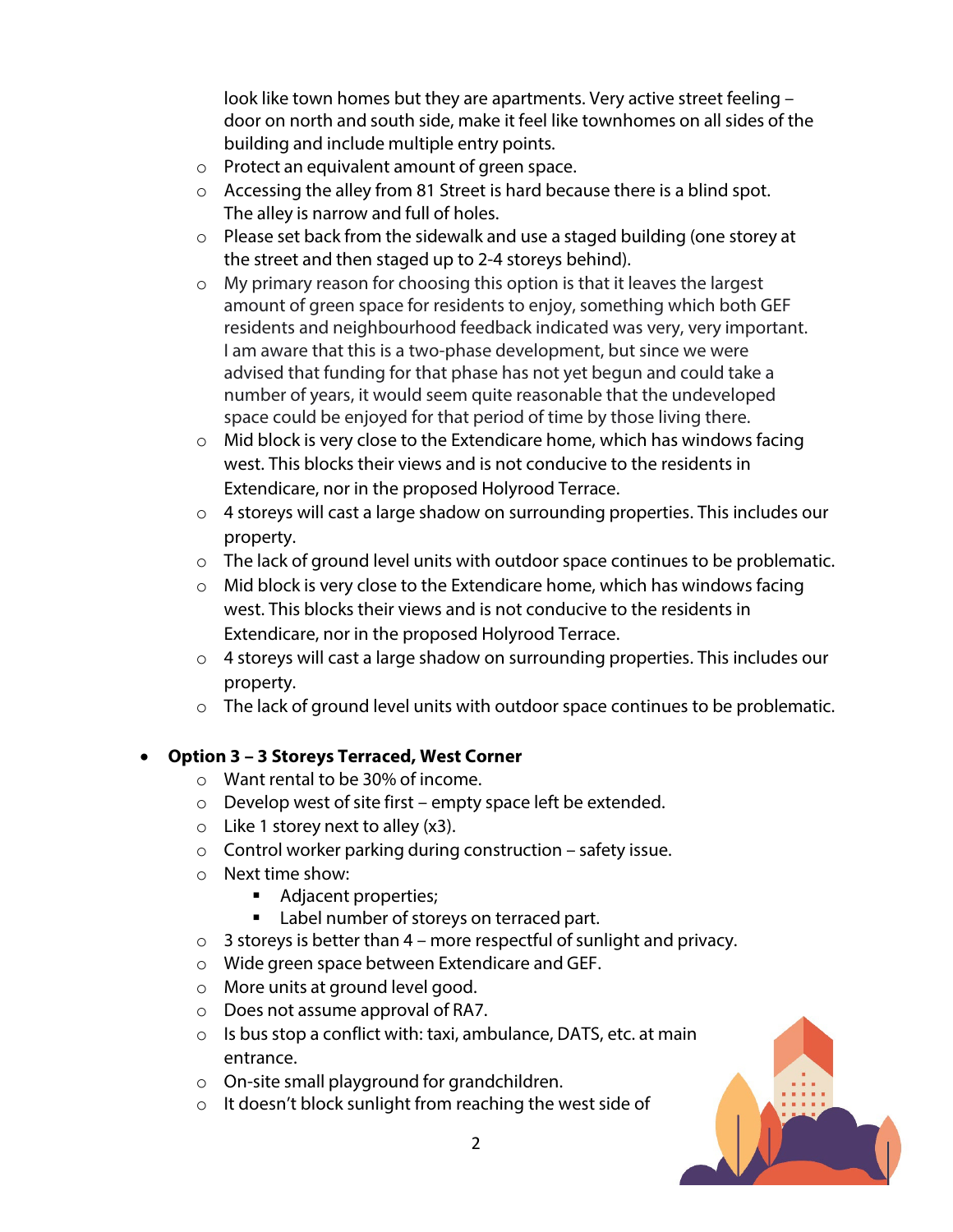Holyrood Extendicare.

- o My second choice would be OPTION 3, the 3 storey terraced, West Corner. This option provides the same number of units as the other options, but because of the one, two and three storey terracing, it is much more aesthetically appealing overall to the immediate neighbours and to the neighbourhood as a whole. It also provides more and broader green space views for those people living there, as opposed to more of a parking lot perspective as in the 4 storey terraced option (Option 1).
- o 3 storeys casts a smaller shadow than 4 stories.
- o West corner of property provides ample space between the Extendicare and Holyrood Terrace, allowing residents a large green parcel of land to enjoy and view.
- o Maintains large, mature trees located mid and east of the property.
- $\circ$  The lack of ground level units with outdoor space continues to be problematic.

### **Is there anything you think we should include, or do differently?**

- Just wondering where the row housing, with access to garden space will be. This was something we were told would be definitely included on this site.
- It has been mentioned numerous times by all participants that green space and "community" gathering spaces for residents are vital.
- Drop off zone off 95 Avenue.
- Incorporate affordable housing units into the development.
- Please use a green building standard that maximizes energy efficiency.

# **Do you have any additional feedback about the designs, or any other aspect of the consultation process?**

- Option 2 leaves plenty of green space, but is a "block"—an unimaginative design that keeps the light from reaching the resident rooms on the west side of Holyrood Extendicare. In my opinion, this is the worst design.
- I found the architect quite open and accepting of comments, questions and feedback at both the online and in person meetings. I was also pleased with the rapid and helpful responses from GEF communications when I incurred a couple of problems accessing and providing information on the process.
- It seems that for all of the options, and keeping a future development phase in mind, that the land available for parking and/or green space is at a premium. Therefore it is very important to get the correct mix of space. Has GEF considered the ratio of parking stalls to number of units that exists at other GEF facilities – not just parking stalls constructed but actual utilization statistics?
- For OPTION 2 (4 stories, mid block), has GEF considered an L-shaped building, which would partially run parallel to 95 Ave. (up to the right-of-way) and partially run parallel to the existing Extendicare facility? This configuration could possibly provide enough